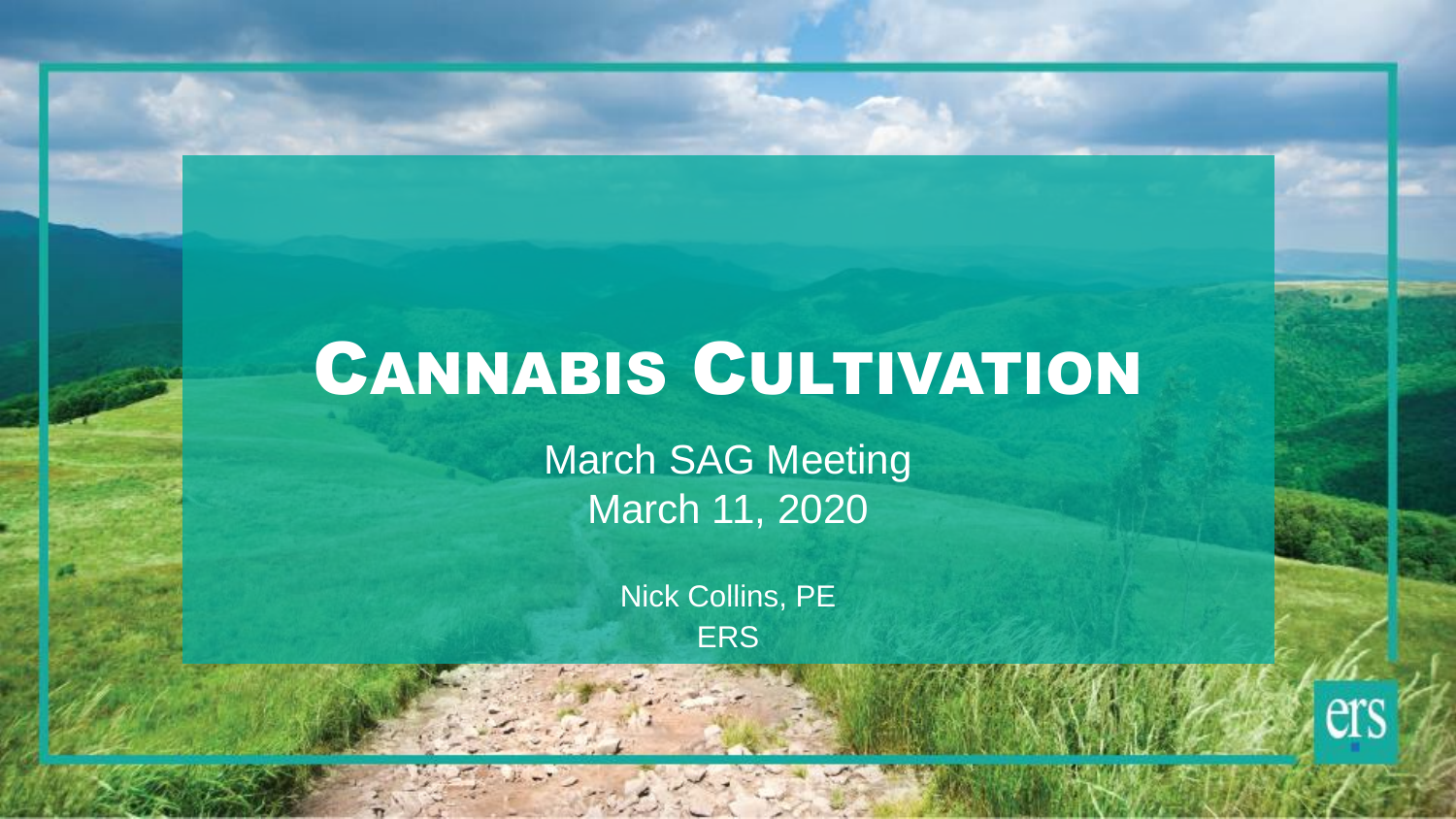

**1**

- Overview of ERS **COMPANY**
- MA and IL Regulations **2**
- Purpose of MA Baseline Study **3**
- Preliminary Baseline Study Results **4**
- Canopy area and definition **5**
- **6** Discussion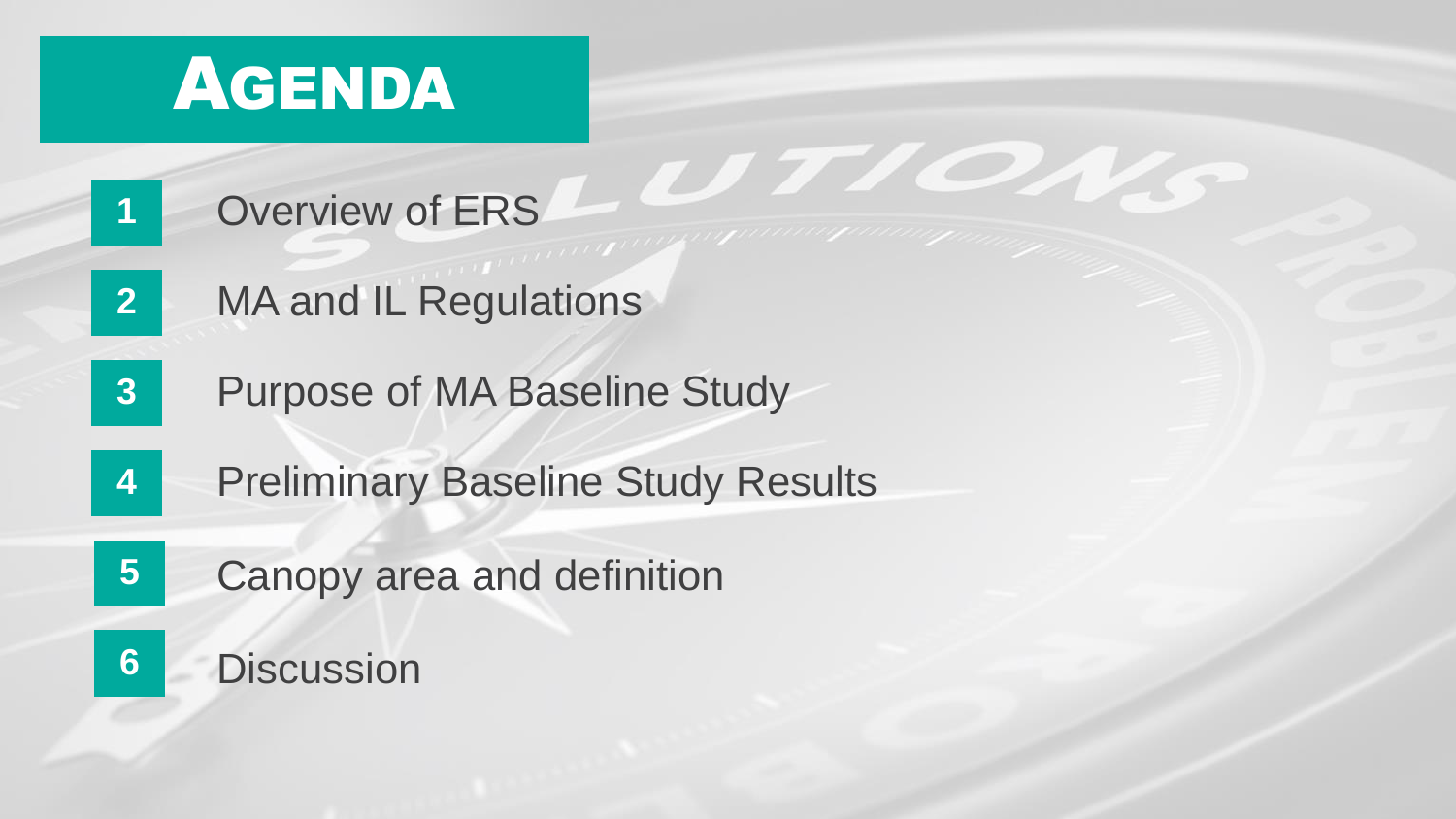# ABOUT ERS

#### **Engineering firm with 20-year history in clean energy**

■ Recent focus on the energy intensity and efficiency opportunities associated with indoor cannabis cultivation

### **90+ Engineers, Analysts, and Support Staff**

- **Offices in Massachusetts, Connecticut, Maine, New York, California, Texas, and Oregon**
- Focused on sustainability, cleantech, and energy efficiency
- Unique abilities to address commercial and industrial customers

#### **Our Core Capabilities**

- **E** Utility efficiency program design and implementation
- Efficiency program evaluation, measurement and verification
- Energy engineering, sustainability, and clean energy services

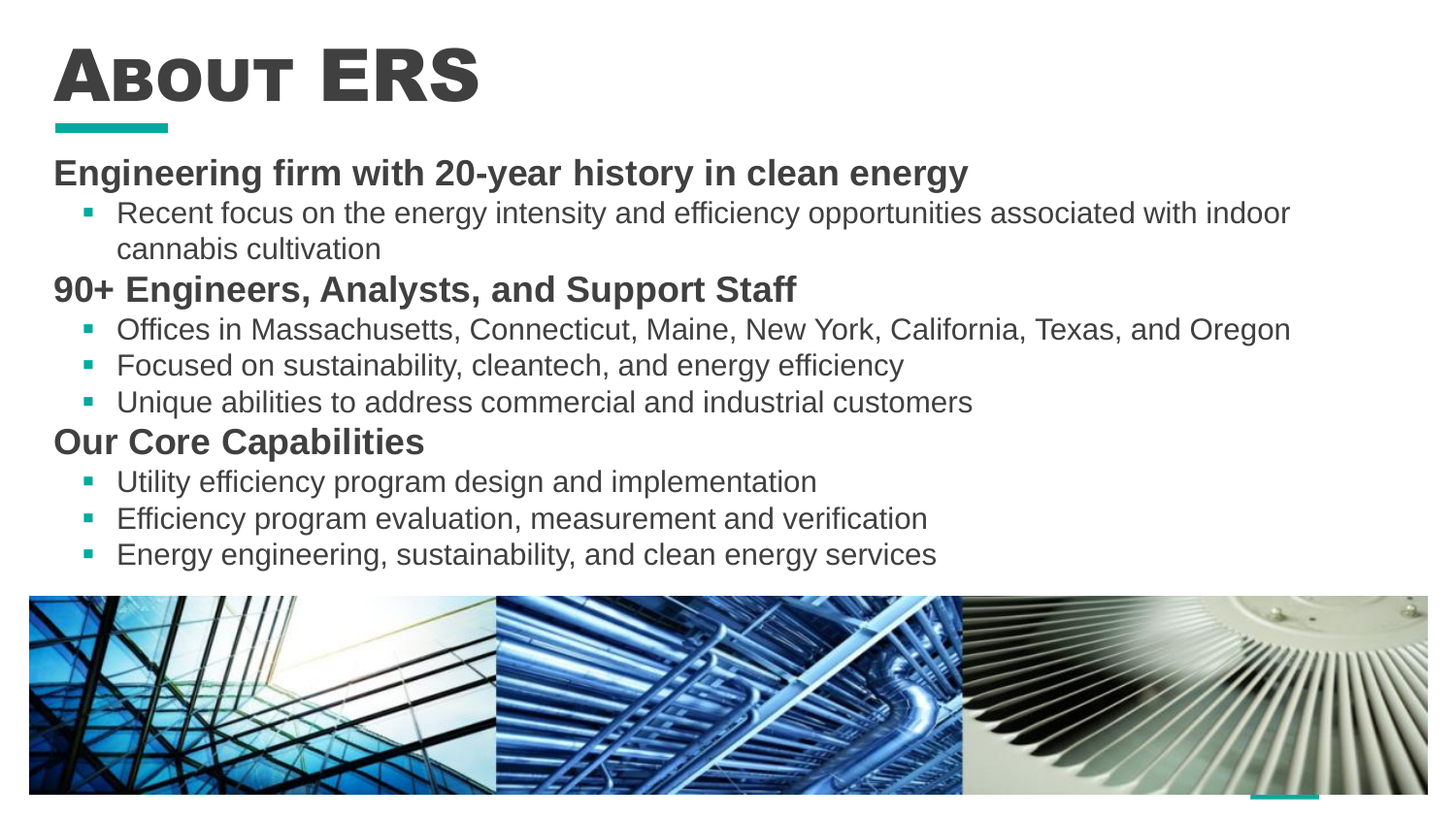# ABOUT THE PRESENTER

### **Nick Collins, PE** Associate Director

#### **General:**

- ❑ Commercial and Industrial Program implementation and evaluation **Cannabis specific:**
- MA utilities technical assistance
- ❑ MA baseline study
- ❑ Nova Scotia baseline lighting study
- ❑ California CASE energy impacts
- ❑ NYSERDA cannabis support
- Boulder County CO, all facility energy assessments
- ❑ Private clients

#### **Industry Participation:**

- ❑ Resource Innovation Institute HVAC TAC
- ❑ Resource Innovation Institute Data TAC Co-chair
- ❑ NCIA Facility Design Committee

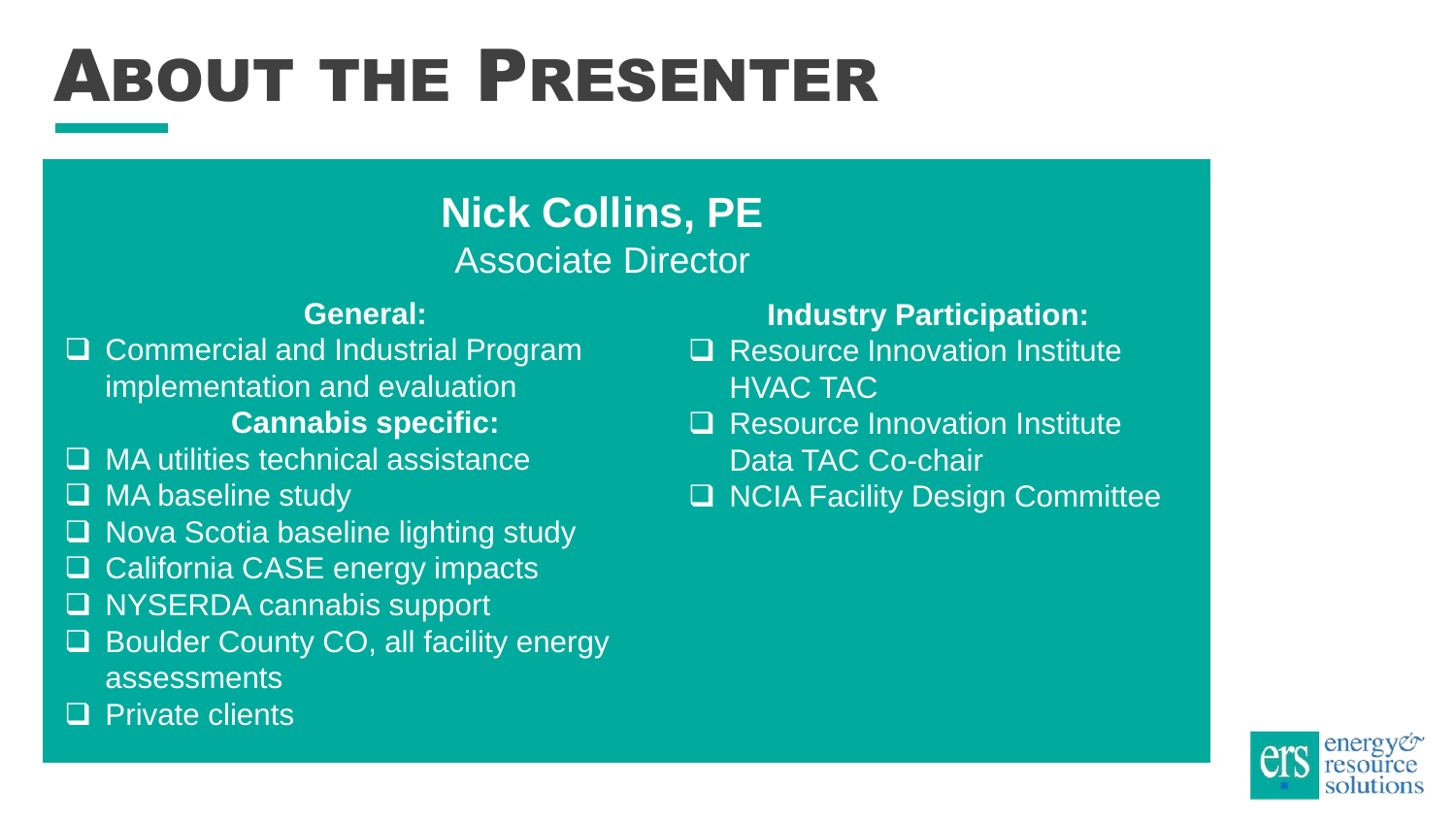### **MA - LPD**

Canopy means an area to be calculated in square feet and measured using clearly identifiable boundaries of all areas(s) that will contain mature plants at any point in time, including all of the space(s) within the boundaries, Canopy may be honcontiguous, but each unique area included in the total Canopy calculations shall be separated by an identifiable boundary which include, but is not limited  $t\phi$ : interior walls, shelves, greenhouse walls, hoop house walls, garden benches, hedge rows, fencing, garden beds, or garden plots. If mature plants are being cultivated using a shelving system, the surface area of each level shall be included in the total Canopy calculation.

Horticultural Lighting Equipment (HLE) means any lighting equipment (e.g. fixtures, bulbs, ballasts, controls, etc.) that uses energy for the cultivation of plants, at any stage of growth (e.g. germination, cloning/mother plants, propagation, vegetation, flowering, and harvest).

Horticulture Lighting Square Footage (HLSF) means Canopy.

Horticulture Lighting Power Density (HLPD) is a measure of total watts of HLE per total Horticulture Lighting Square Footage (HLE / HLSF = HLPD), expressed as number of watts per square foot.

Cultivators must demonstrate compliance with either: (1) the HLPD standard; or (2) the Horticultural Lighting Qualified Product List (Horticultural QPL):

- 1. HLPD: HLPD must not exceed 36 watts per gross square foot, but for Tier 1 and Tier 2 which must not exceed 50 watts per square foot.
- HLPD is a measure of total watts of Horticultural Lighting Equipment per total Horticulture Lighting Square Footage, expressed as number of watts per square foot.  $(HLE / HLSF = HLPD)$
- 2. Horticultural QPL: All horticultural lighting used in a facility must be:
	- a. listed on the current Design Lights Consortium Solid-State Horticultural QPL or other similar list approved by the Commission as of the date of license application, AND
	- b. lighting Photosynthetic Photon Efficacy (PPE) is at least 15 percent above the minimum Horticultural QPL threshold rounded up to the nearest 0.1 micromoles per joule (µmol/J).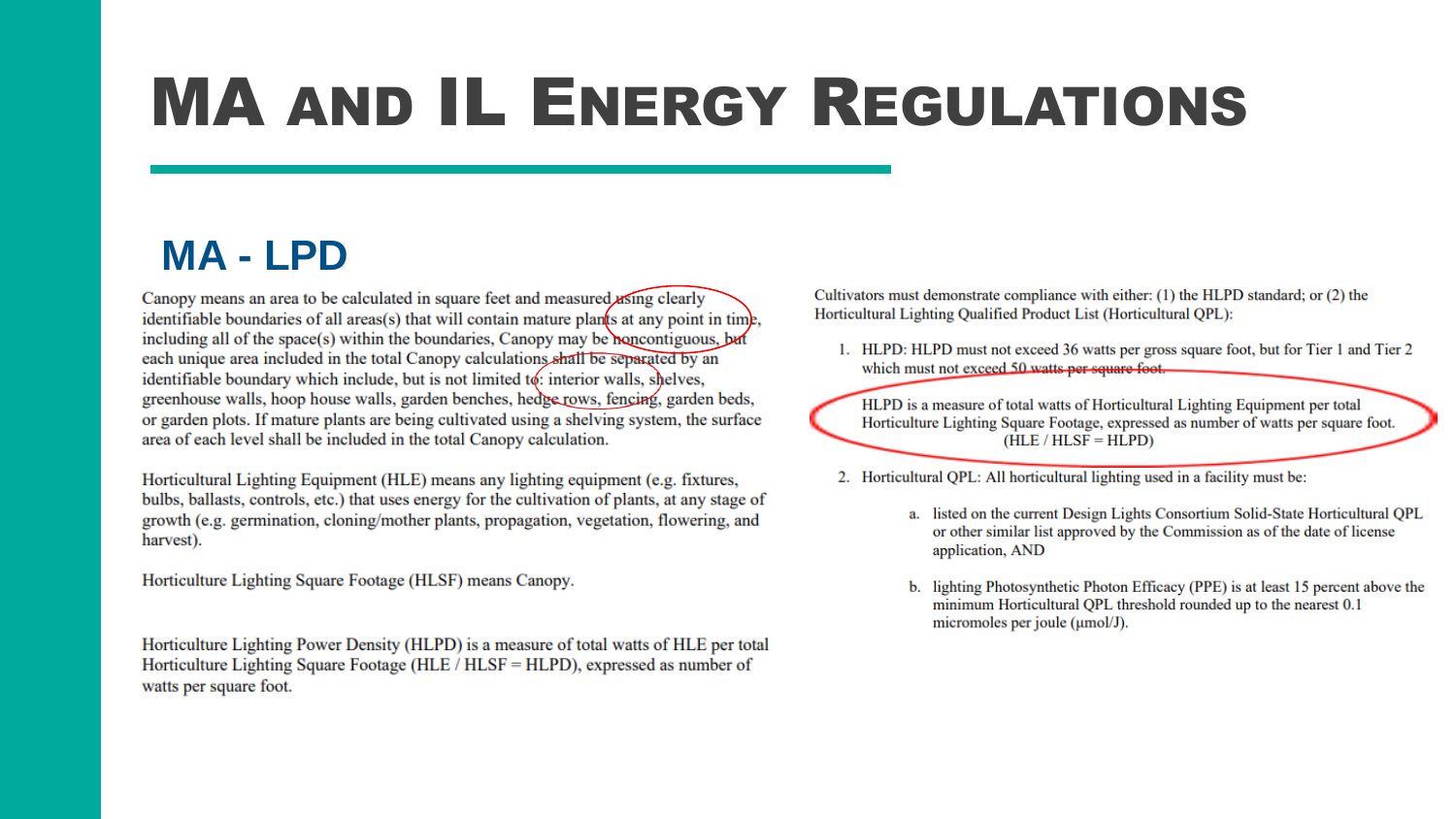#### INDOOR CULTIVATION LIGHTING – ACHIEVING CCC REQUIRED LPD WITH ISP TECHNOLOGY

| 20' x 40' space             |                                                                                                                       |  |  | 178.2 207.8 237.1 252.4 256.6 266.8 271.6 275.5 276.2 274.1 275.2 273.3 270.8 269.2 263.5 255.3 239.3 210.9 179.5 150 |  |  |  |  |  |  |  |
|-----------------------------|-----------------------------------------------------------------------------------------------------------------------|--|--|-----------------------------------------------------------------------------------------------------------------------|--|--|--|--|--|--|--|
| (28) 1,000-watt             |                                                                                                                       |  |  | 276.0 484.7 554.7 471.7 577.6 517.2 566.4 625.0 495.0 594.9 543.4 538.9 618.8 492.8 578.8 547.0 470.0 518.9 337.0 201 |  |  |  |  |  |  |  |
| <b>DE HPS</b>               |                                                                                                                       |  |  | 329.0 559.6 634.0 564.5 676.7 605.2 666.4 711.5 589.7 694.9 629.7 639.5 707.0 586.8 675.2 632.7 559.4 596.3 390.0 237 |  |  |  |  |  |  |  |
| $CCC$ canopy =<br>20' x 40' |                                                                                                                       |  |  | 349.4 585.6 673.5 595.2 707.2 644.5 701.4 758.7 627.0 731.0 671.9 671.9 751.6 624.3 712.5 671.7 589.6 623.5 414.3 255 |  |  |  |  |  |  |  |
|                             |                                                                                                                       |  |  | 358.3 593.0 673.0 607.9 719.0 651.3 714.4 758.4 638.0 741.3 678.3 687.8 752.5 633.2 721.1 676.9 600.6 630.6 419.2 261 |  |  |  |  |  |  |  |
| $CC$ LPD = 36<br>watts/sf   |                                                                                                                       |  |  | 356.4 594.6 682.8 607.0 717.4 656.1 713.0 770.0 640.7 742.0 685.3 683.5 764.8 635.7 723.4 682.4 599.5 631.5 422.6 261 |  |  |  |  |  |  |  |
|                             |                                                                                                                       |  |  | 346.9 584.1 663.2 595.7 708.4 638.9 702.2 746.8 625.3 729.6 665.2 675.8 741.6 620.2 708.5 664.9 590.6 621.9 410.6 252 |  |  |  |  |  |  |  |
|                             | 321.8 557.4 640.2 560.1 672.1 604.6 661.6 721.6 588.2 695.1 633.1 631.8 716.6 584.5 676.2 636.5 555.0 597.0 390.9 233 |  |  |                                                                                                                       |  |  |  |  |  |  |  |
|                             |                                                                                                                       |  |  | 268.3 477.3 536.5 463.4 574.0 501.2 561.5 603.4 483.6 588.5 525.6 535.7 600.9 481.0 570.2 529.0 463.4 513.0 326.8 195 |  |  |  |  |  |  |  |
|                             |                                                                                                                       |  |  | 168.3 197.7 223.2 238.6 245.7 249.7 257.7 260.7 261.1 261.8 257.2 258.6 257.4 253.1 251.0 238.9 226.4 201.5 168.8 140 |  |  |  |  |  |  |  |
|                             | <b>Calculation Summary</b>                                                                                            |  |  |                                                                                                                       |  |  |  |  |  |  |  |

| <b>Calculation Summary</b>                                        |                  |                                  |       |        |      |                |                         |
|-------------------------------------------------------------------|------------------|----------------------------------|-------|--------|------|----------------|-------------------------|
| Label                                                             | <b>CalcType</b>  | <b>Units</b>                     | Avo   | Max    | Min  | <b>Ava/Min</b> | Max/Min                 |
| <b>prkplane</b><br>RoomE:<br>. .<br>$\overline{\phantom{a}}$<br>_ | <b>DDEP</b><br>- | . ım<br>m<br>າດນ<br>o u<br>تاتات | 12.08 | י ∪.0™ | 40.9 | 3.63           | $\overline{AB}$<br>5.4t |
|                                                                   |                  |                                  |       |        |      |                |                         |

| Specify                            | <b>Desired Calculated</b> |       |           |
|------------------------------------|---------------------------|-------|-----------|
| Illuminance                        |                           | 3786. | fc.       |
| # Luminaires                       |                           | 28    |           |
| LPD                                |                           | 36.85 | $W_{Ia2}$ |
| The desired Criterion is the:      |                           |       |           |
| <b>E</b> Minimum Allowable         |                           |       |           |
| $\heartsuit$ Target (find nearest) |                           |       |           |
|                                    | Maximum Allowable         |       |           |

*"Canopy means an area to be calculated in square feet and measured using clearly identifiable boundaries of all areas(s) that will contain mature plants at any point in time, including all of the space(s) within the boundaries, canopy may be noncontiguous, but each unique area included in the total canopy calculations shall be separated by an identifiable boundary which include, but are not limited to: interior walls, shelves, greenhouse walls, hoop house walls, garden benches, hedge rows, fencing, garden beds, or garden plots. If mature plants are being cultivated using a shelving system, the surface area of each level shall be included in the total canopy calculation."*

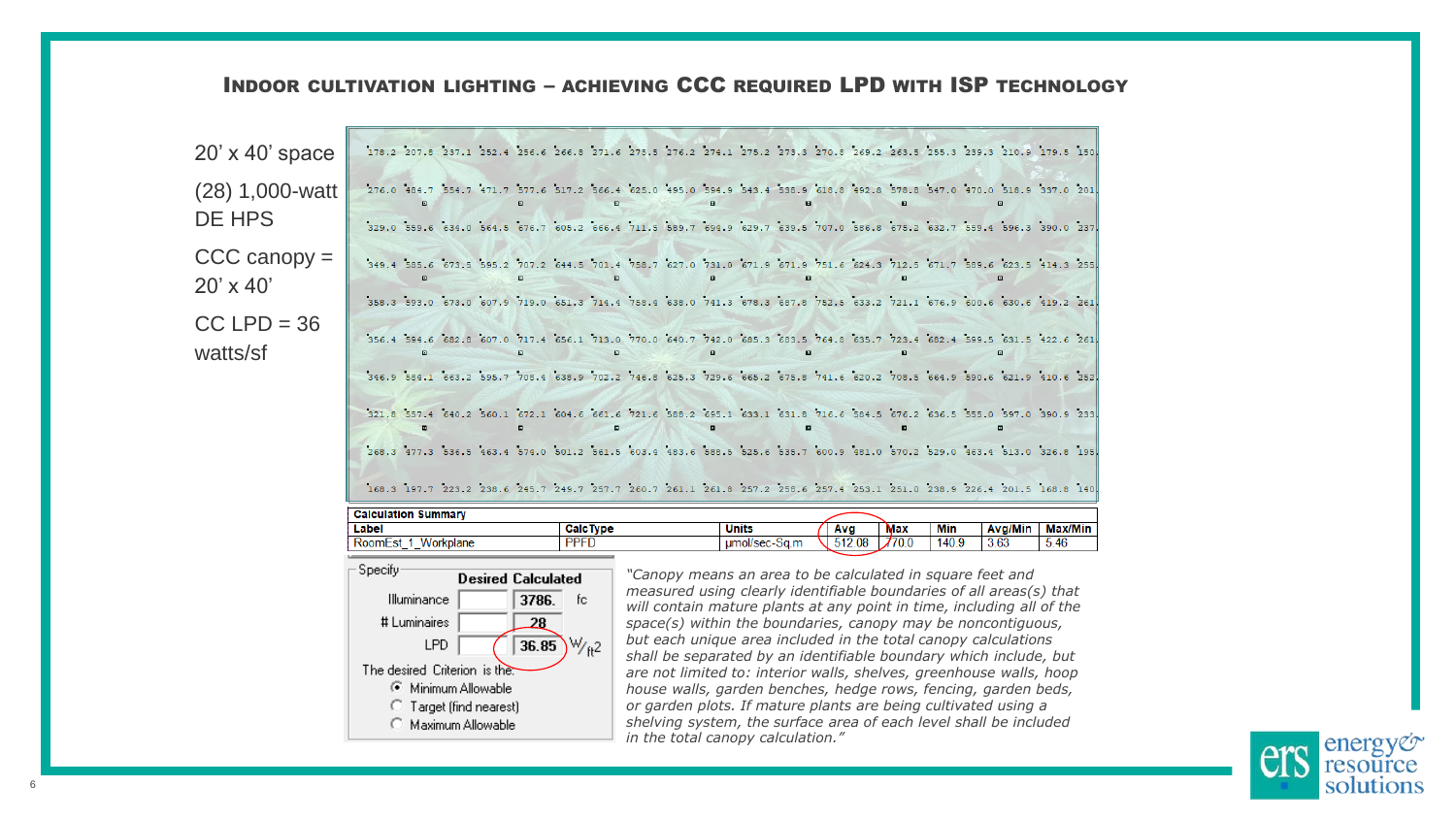#### INDOOR CULTIVATION LIGHTING – ACHIEVING CCC REQUIRED LPD WITH ISP TECHNOLOGY

20' x 40' space Cultivation area limited to 15' x 30' (28) 1,000-watt DE HPS CCC canopy  $still = 20' \times 40'$  $CC$  LPD still  $=$ 36 watts/sf

|        | 685.0 679.5 734.0 757.3 717.0 784.4 689.8 754.7 696.3 756.5 713.7 745.0 747.1 683.1 722 9 |        |                |  |  | ▣      | 同 |  |  |
|--------|-------------------------------------------------------------------------------------------|--------|----------------|--|--|--------|---|--|--|
|        | 746.9 735.4 801.2 816.6 787.9 840.7 755.3 823.8 757.5 823.3 773.2 812.7 804.6 752.4 768.9 |        |                |  |  |        |   |  |  |
| 回      | 770.5 759.2 821.3 842.7 802.7 871.5 773.7 837.4 779.0 843.6 797.2 832.1 830.9 764.9 804.5 | $\Box$ | $\blacksquare$ |  |  | $\Box$ |   |  |  |
|        | 771 0 758 6 824 9 839 0 813 3 863 1 780 1 846 6 782 0 845 9 796 7 835 0 827 7 775 2 793 7 |        |                |  |  |        |   |  |  |
| $\Box$ | 772.1 763.5 824.8 845.6 806.8 874.3 777.0 840.1 782.3 846.3 801.0 834.7 832.2 768.7 804.0 | $\Box$ | 回              |  |  | $\Box$ |   |  |  |
|        | 761 1 745 4 811 0 824 4 798 2 849 1 762 7 830 5 764 5 831 9 781 3 820 5 813 5 761 8 783 6 |        |                |  |  |        |   |  |  |
| $\Box$ | 736.1 726.0 786.5 806.1 765.5 834.1 736.1 803.4 741.1 807.8 759.2 796.9 795.3 731.3 769.3 |        |                |  |  |        | 回 |  |  |
|        | 668.8 650.6 711.4 724.7 696.5 747.5 662.5 733.5 664.4 730.5 679.7 720.5 713.7 664.5 686 4 |        |                |  |  |        |   |  |  |

| <b>CalcType</b> | Units                                           | Avg        | <b>Max</b>                   | Min   | Avg/Min | ax/Mir<br>Max   |
|-----------------|-------------------------------------------------|------------|------------------------------|-------|---------|-----------------|
| <b>DDEP</b>     | um <sup>2</sup><br>co.<br>101/Sec-<br><b>UU</b> | OF<br>u.ou | 0742<br>$\mathbf{O}I$<br>т.ч | 650.6 | 1.10    | $\sim$<br>יט. ו |
|                 |                                                 |            |                              |       |         |                 |

| Specify                        | <b>Desired Calculated</b> |       |    |
|--------------------------------|---------------------------|-------|----|
| Illuminance                    |                           | 6219. | fc |
| # Luminaires                   |                           | 28    |    |
| LPD                            |                           | 65.52 |    |
| The desired Criterion is the:  |                           |       |    |
| ⊙ Minimum Allowable            |                           |       |    |
| <b>C</b> Target (find nearest) |                           |       |    |
|                                | Maximum Allowable         |       |    |
|                                |                           |       |    |

*"Canopy means an area to be calculated in square feet and measured using clearly identifiable boundaries of all areas(s) that will contain mature plants at any point in time, including all of the space(s) within the boundaries, canopy may be noncontiguous, but each unique area included in the total canopy calculations shall be separated by an identifiable boundary which include, but are not limited to: interior walls, shelves, greenhouse walls, hoop house walls, garden benches, hedge rows, fencing, garden beds, or garden plots. If mature plants are being cultivated using a shelving system, the surface area of each level shall be included in the total canopy calculation."*

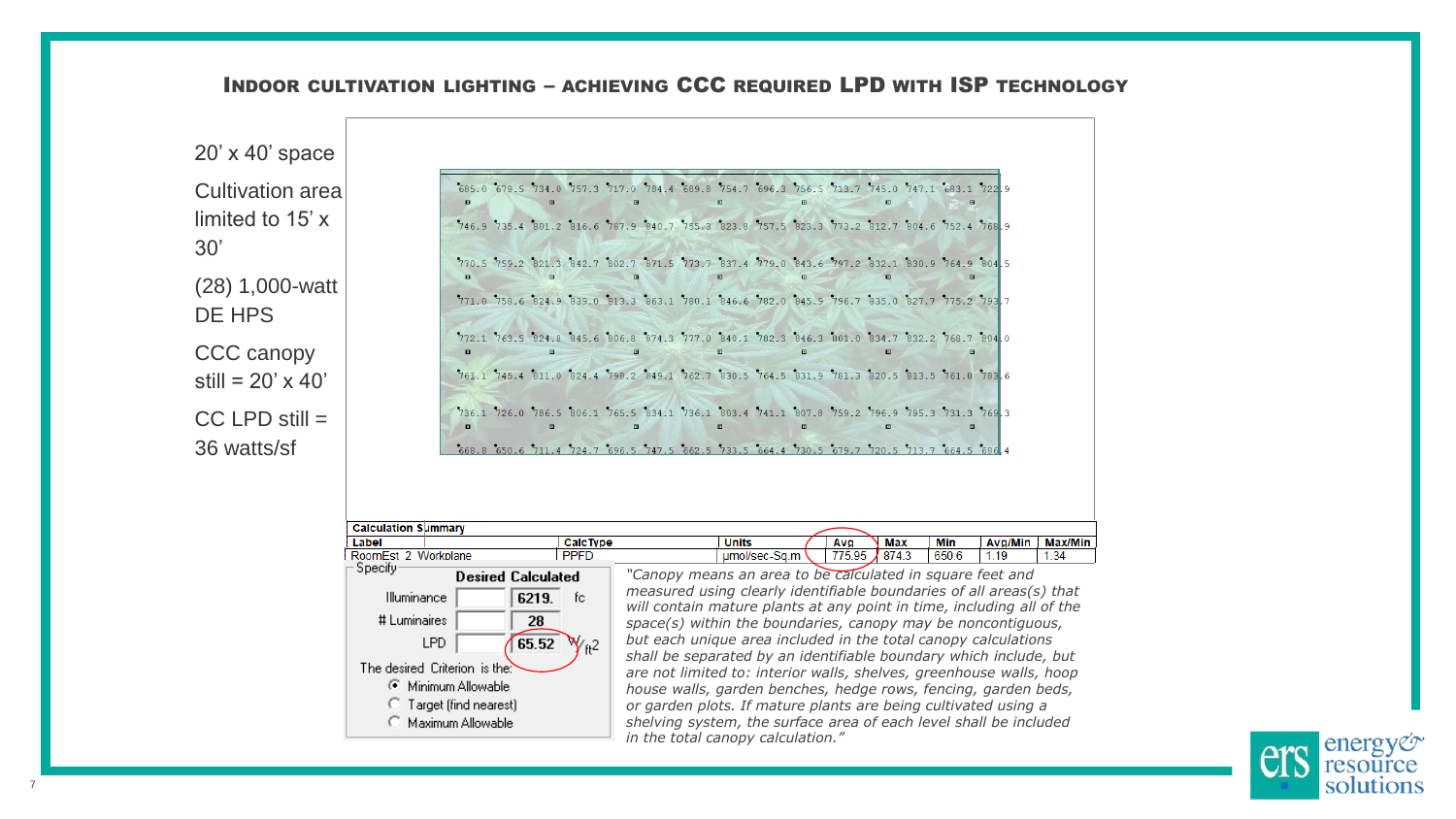### **IL - LPD**

 $33)$ A commitment to use resources efficiently, including energy and water.

 $\bf{A}$ Lighting

> The Lighting Power Densities (LPD) for cultivation space commits  $\frac{1}{2}$  to not exceed an average of 36 watts per gross square foot of active and growing space canopy, or all installed lighting technology shall meet a photosynthetic photon efficacy (PPE) of no less than 2.2 micromoles per joule lixture and shall be featured on the Design Lights Consortium (DLC) Horticultural Specification Qualified Products List (QPL). In the event that DLC requirement for minimum efficacy exceeds 2.2 micromoles per joule fixture, that PPE shall become the new standard:

What is the definition of canopy?

What does "gross" mean in this definition?

PPE requirement eliminates all but LED lighting technology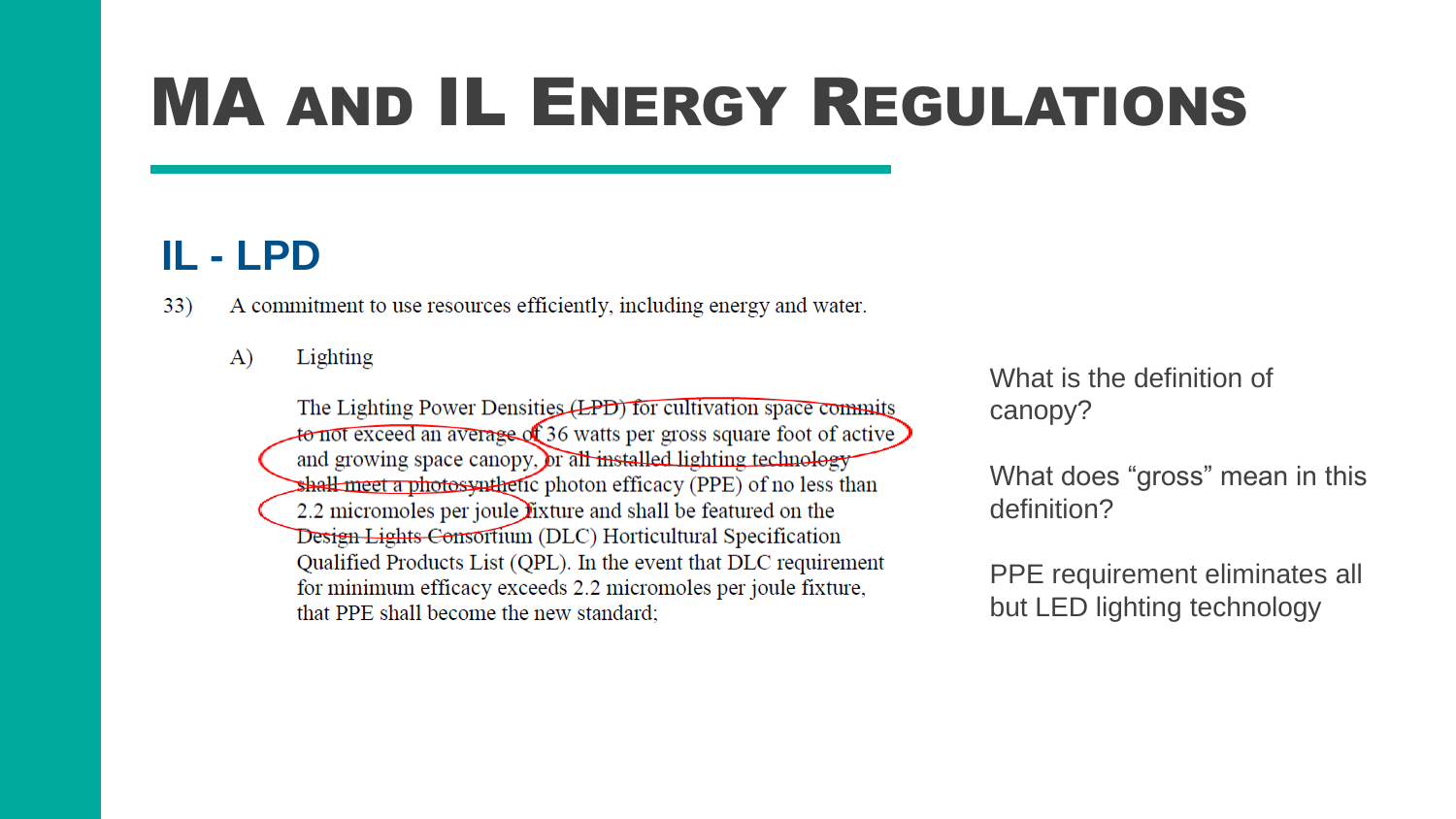### **MA - HVAC IL - HVAC**

The regulations<sup>10</sup> require HVAC and dehumidification systems to meet Massachusetts Building Code requirements, 780 CMR, which in turn incorporates Chapter 403 of the International Energy Conservation Code (IECC) and Chapter 6 of the American Society of Heating, Refrigerating and Air-Conditioning Engineers Handbook. To demonstrate compliance, a Cultivation Facility must provide a certification from a Massachusetts Licensed Mechanical Engineer that the HVAC and dehumidification systems meets the Massachusetts State Building Code as specified in the regulations and that such systems have been evaluated and sized for the anticipated loads of the facility.

#### $B)$ **HVAC**

- For cannabis grow operations with less than 6,000 square  $\ddot{\mathbf{i}}$ feet of canopy, the licensee commits that all HVAC units will be high-efficiency ductless split HVAC units, opother more energy efficient equipment;
- For cannabis grow operations with 6,000 square feet of  $\overline{ii}$ canopy or more, the licensee commits that all HVAC units

will be variable refrigerant flow HVAC units, or other more energy efficient equipment;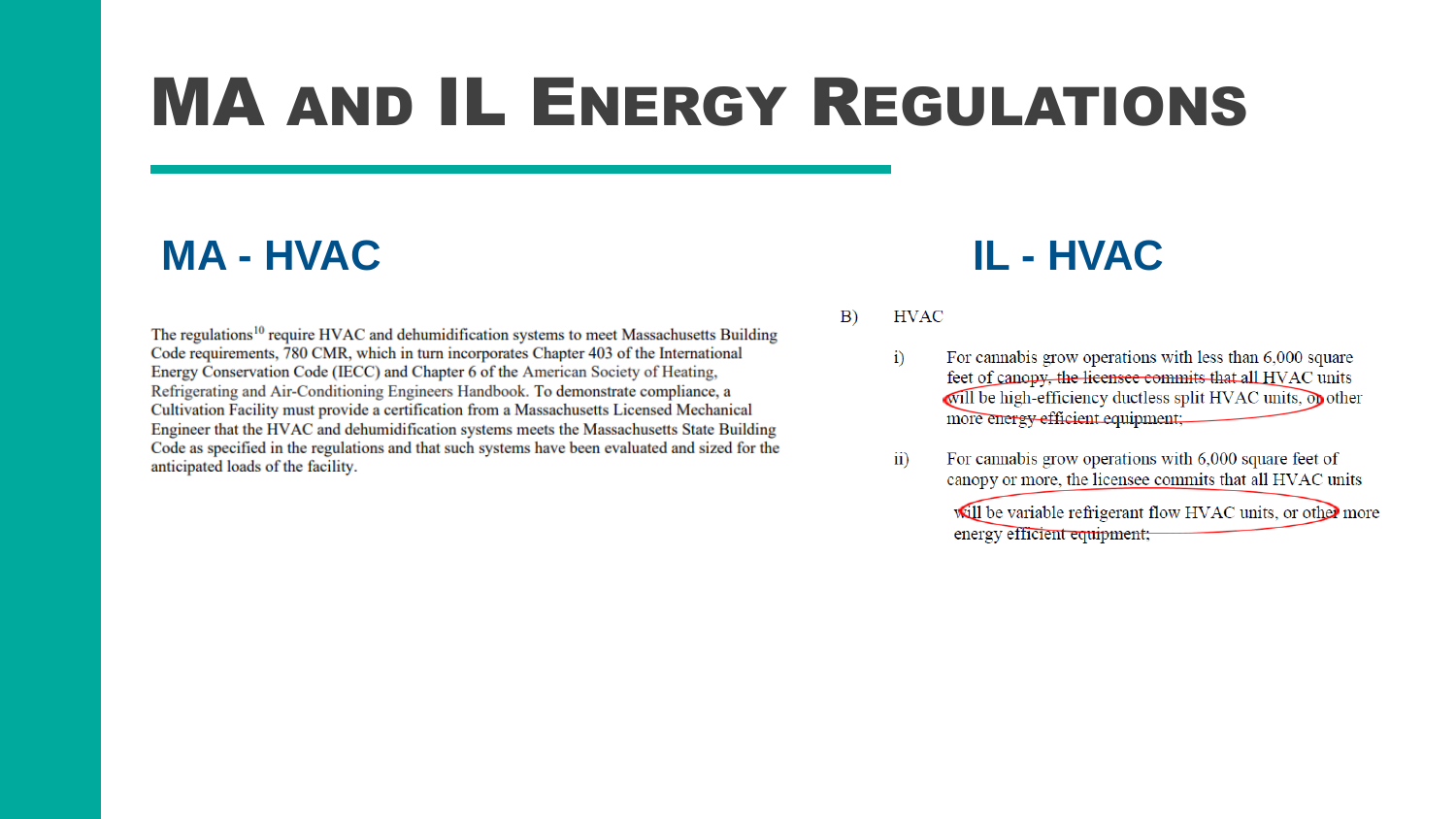**Sensible Heat Ratios**

 $SHR =$ Sensible heat/load Total heat/load

**High equipment SHR – less dehumidification ability High load SHR – less dehumidification need Low equipment SHR – more dehumidification ability Low load SHR – more dehumidification need**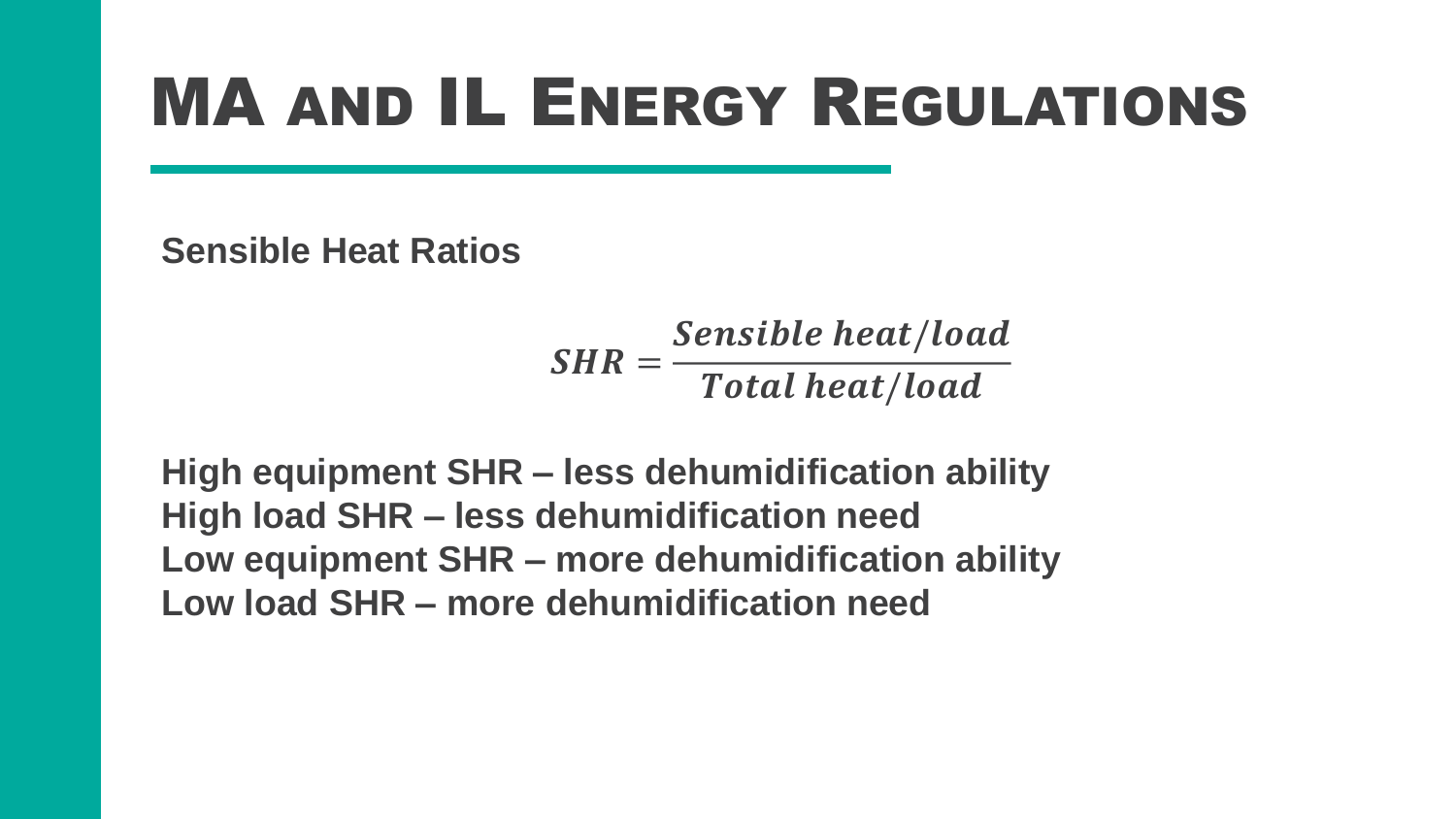**Sensible Heat Ratio – Equipment**

**Sensible Heat Ratio – Flower Room**

❑ **Mini-split – 0.8 - 0.9** ❑ **VRF – 0.7 - 0.9**

❑ **0.4 - 0.8**

There is a mis-match between the SHR of the load and of the equipment.

*Where do you find supplemental dehumidifiers?*

"Always if they use heat pumps" "Every time with mini-splits" "With VRF systems" "About 30% of DX systems"

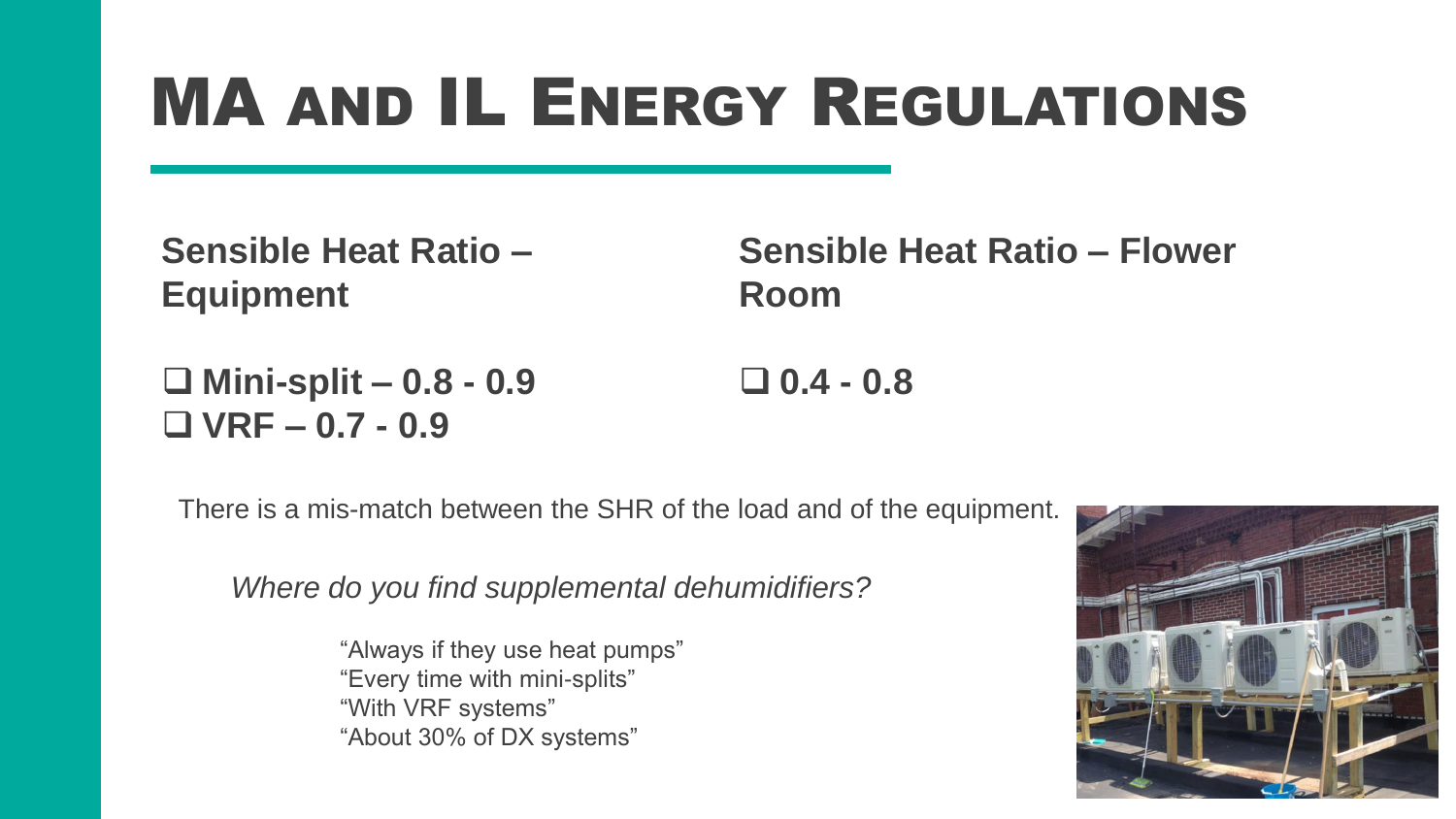### MA BASELINE STUDY

- ❑ **Funded by the MA utilities and PAs as part of a larger gross impact evaluation effort**
- ❑ **To establish ISP in support of DSM programs and ex-post impact evaluations**
- ❑ **Interview based approach with architects, engineers, consultants, contractors and vendors with experience in Massachusetts. Supported with secondary research**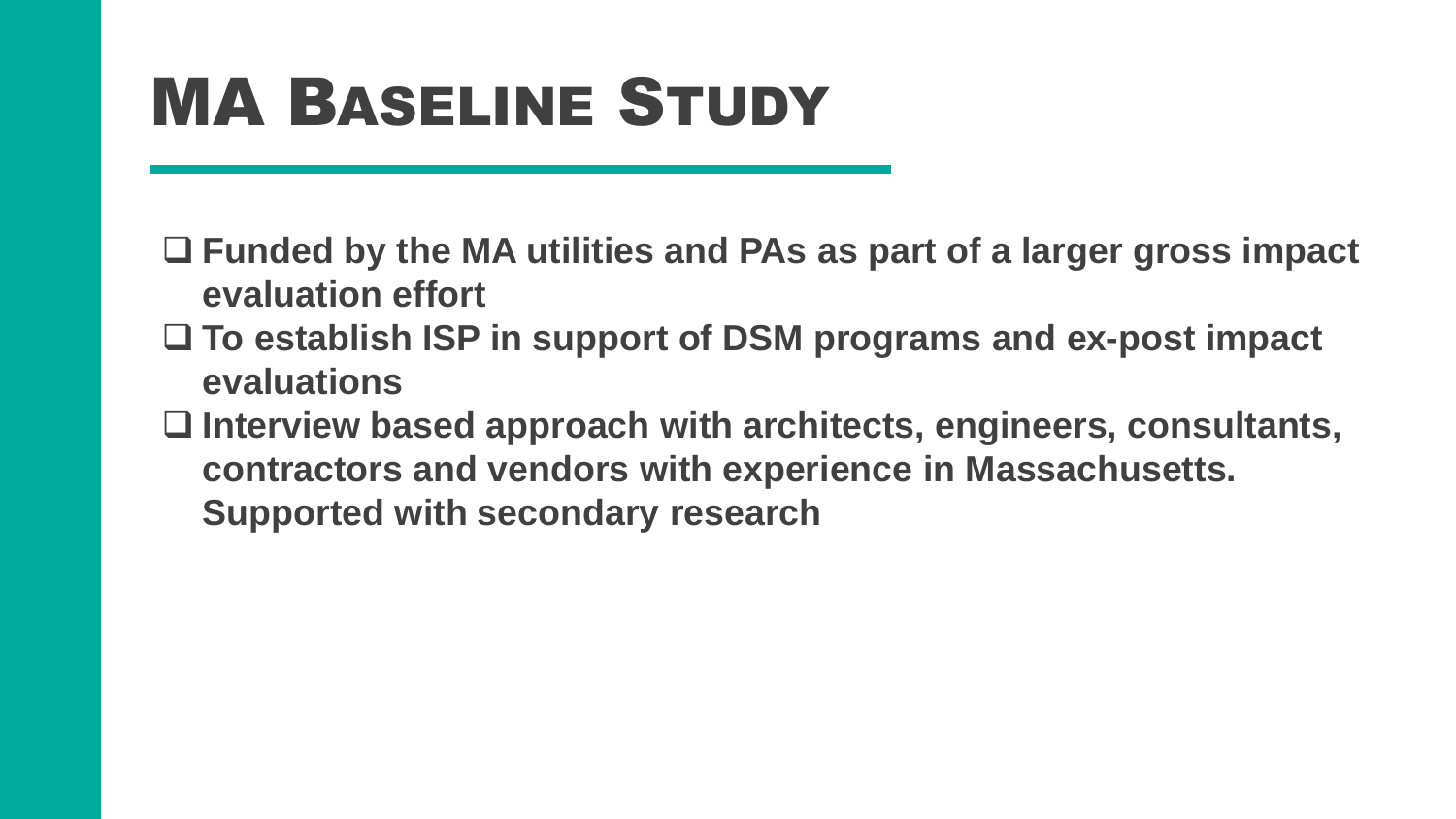## MA BASELINE STUDY - LIGHTING

- ❑ **MA CCC regulations are a challenge for the utilities/PAs in terms of lighting ISP**
- ❑ **Study found conclusive evidence on ISP lighting technology for flower, veg, mother, and propagation**
- ❑ **Interpretation and enforcement of CCC LPD regulations yields two practical LPD compliance paths**
	- ❑ **LED**

❑ **Sacrifice production space (as demonstrated on slides 6-7)** ❑ **Important the baseline and proposed PPFD are equivalent** ❑ **LPD compliance complicates ISP determinations**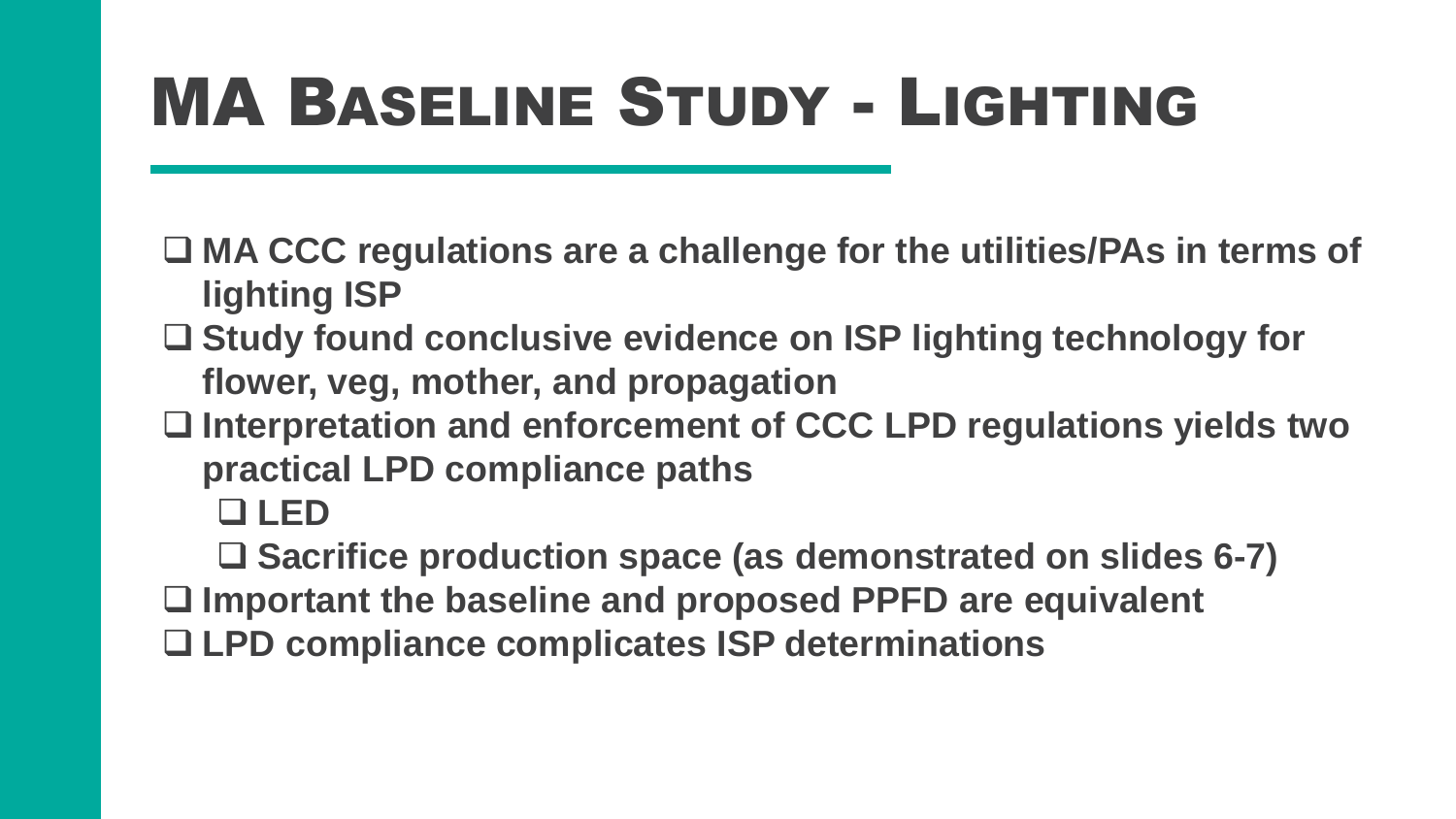## MA BASELINE STUDY - HVAC

❑ **MA CCC regulations have not impacted HVAC designs** ❑ **Broadly, facilities of a certain size (20,000 s.f. or less) use DX HVAC systems. Larger facilities are using chiller based systems (aircooled, water-cooled, gas-fired).**